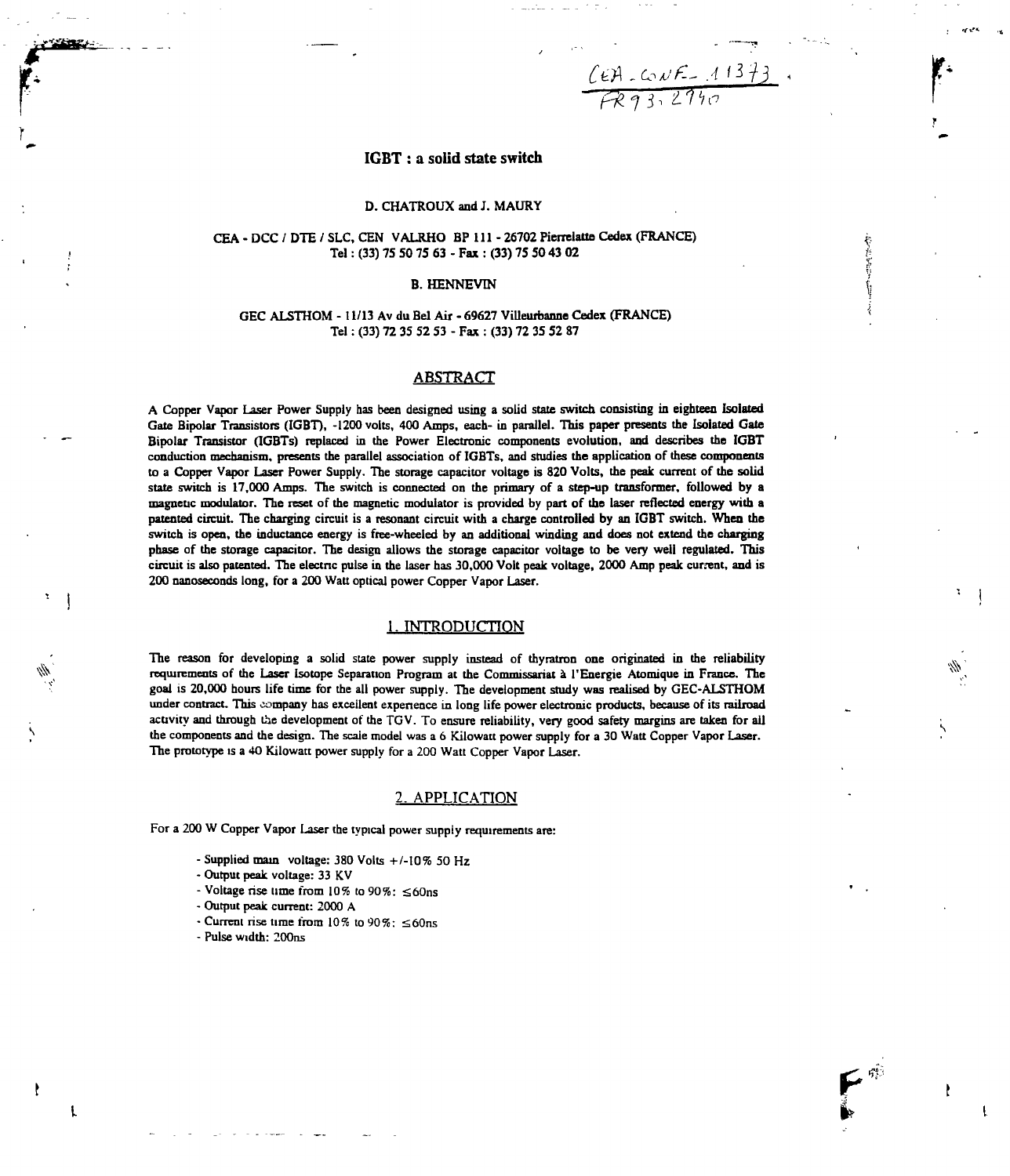- **Input averaged power processed: 40 KW**
- **Output averaged power 20 KW**
- **Repetition rate: S KHz**
- **Jitter for 3a: 4 ns**

Zenaty.

**- Electric modélisation of the laser is a 4 ohms resistance and a SOO nano-henry inductance in series.**

## **3. POWER SUPPLY PRINCIPLE**

**The principle on which this power supply worked is the following. A low voltage capacitor is discharged into a low leakage inductance step-up transformer by a Isolated Gate Bipolar Transistor (IGBT) solid state switch. The transformer output pulse is compressed by a ten ratio magnetic modulator. The storage capacitor is charged with an IGBT well-regulated resonant circuit. The input is a rectified and filtered three phase mains. The major part of the jitter comes from the magnetic modulator. Each stage delays the pulse of a time t=S\*ÎB/V, where S is the magnetic material area, 5B is the magnetic excursion, V is the inductance average voltage. To ensure the very low specified jitter, 5B and V must be controlled. The resonant charging circuit must provide a 0.1 per cent pulse regulation. The** magnetic excursion is  $\delta B = Bs + Br$ , where Bs is the saturation induction and Br is the remanent induction. A **magnetic modulator reset is provided by a reflected energy recovery circuit.**

#### **4. IGBT DESCRIPTION**

**In Power Electronics, there are two main components where the surface consists in tens of thousand of cells per square centimeter. These two components are the Metal Oxyde Semiconductor Field Effect Transistor (MOSFET or MOS) and the Isolated Gate Bipolar Transistor (IGBT). The difference between the two components is the base** substrate. A N<sup>+</sup> substrate is used for MOS and a P<sup>+</sup> substrate for IGBT. It is the same surface with many cells in **parallel.**



**Semiconductor block diagram of an IGBT cell**

医动物性

 $\tilde{\sigma}$ 

**The number of cells on a MOS surface is something like 40,000 cells per square centimeter for a high voltage component and 400.000 cells per square centimeter for a very low voltage one.**

**In Power Electronics, MOS, IGBTs are microlithographic products as Random Access Memory (RAM) is in Microelectronics. Designs are very similar.**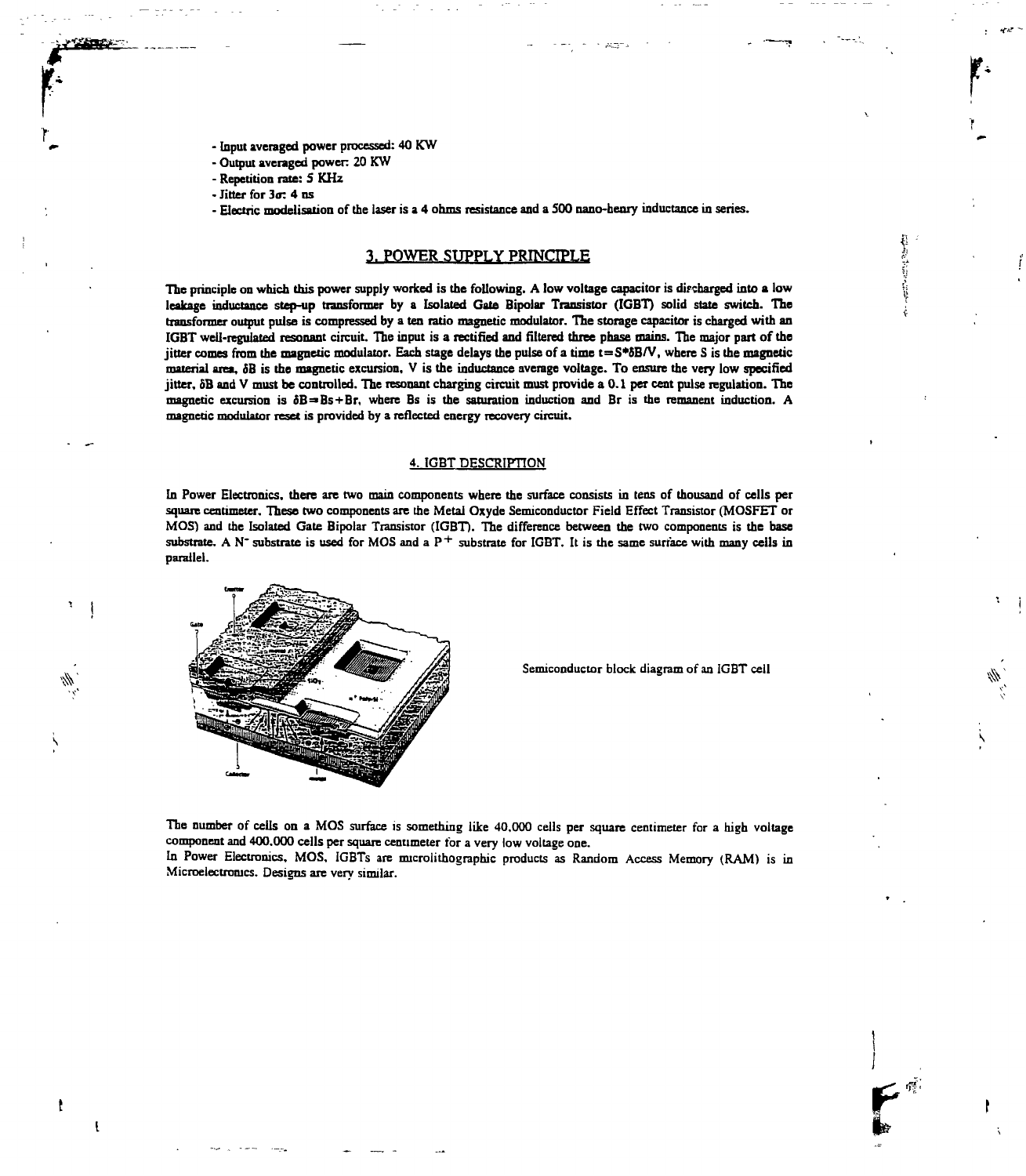**First, we will study the MOS conduction mechanism.**

**r**

 $\mathbf{t}$ 



**The drain is the positive electrode The gate is the control electrode.. The source is the common negative electrode.**



**When a MOS switch is off, the voltage is sustained in the silicon by a depleted zone where the conduction electrons were extracted. There is a local space charge with an internal field.**

**To switch on the MOS a positive charge must be supplied to the gate. So a negative charge conduction channel appears in contact with the dielectric oxide in the silicium. The conduction channel provides conduction electrons, which fill the depleted zone.**

When the MOS is on the current flows through both the N<sup>-</sup> zone and the conduction channel. A high resistance **value is maintained because of the silicium resistivity. It is the RdS0n parameter. A high voltage MOS needs a thick N" layer to allow the depleted zone to grow. So, high voltage MOS have high resistance value. For low voltage** MOS, the major part of the Rds<sub>on</sub> is the channel one, so the cell size must be minimized. For high voltage MOS, the major part of the Rds<sub>on</sub> is the N<sup>\*</sup> layer one. so the cell size is not very important. Rds<sub>on</sub> is directely **proportional to maximum voltage to the power of 2.5. These components nave no interest for high voltage , high power applications.**

**IGBTs have die same surface as MOS but the substrate is a P <sup>+</sup> layer. When the IGBT switches on, the channel provides conduction electrons. The Collector (Drain for a MOS) current appears. This first phase is similar to the** MOS one. But the P<sup>+</sup> substrate provides conducting electrons and holes. The resistivity of the N<sup>-</sup> epitaxied layer **decreases. This is the N" epitaxied layer modulation. The speed of this phenomenon is fast. The corresponding lime is negligible for a two microseconds long pulse. IGBT is a high voltage, high current component because of the modulation. The cellular surface provides a high speed complete conduction of all the chip. There is no plasma speed limit and dl/dt limitation as in thynstors.**

زكاتيم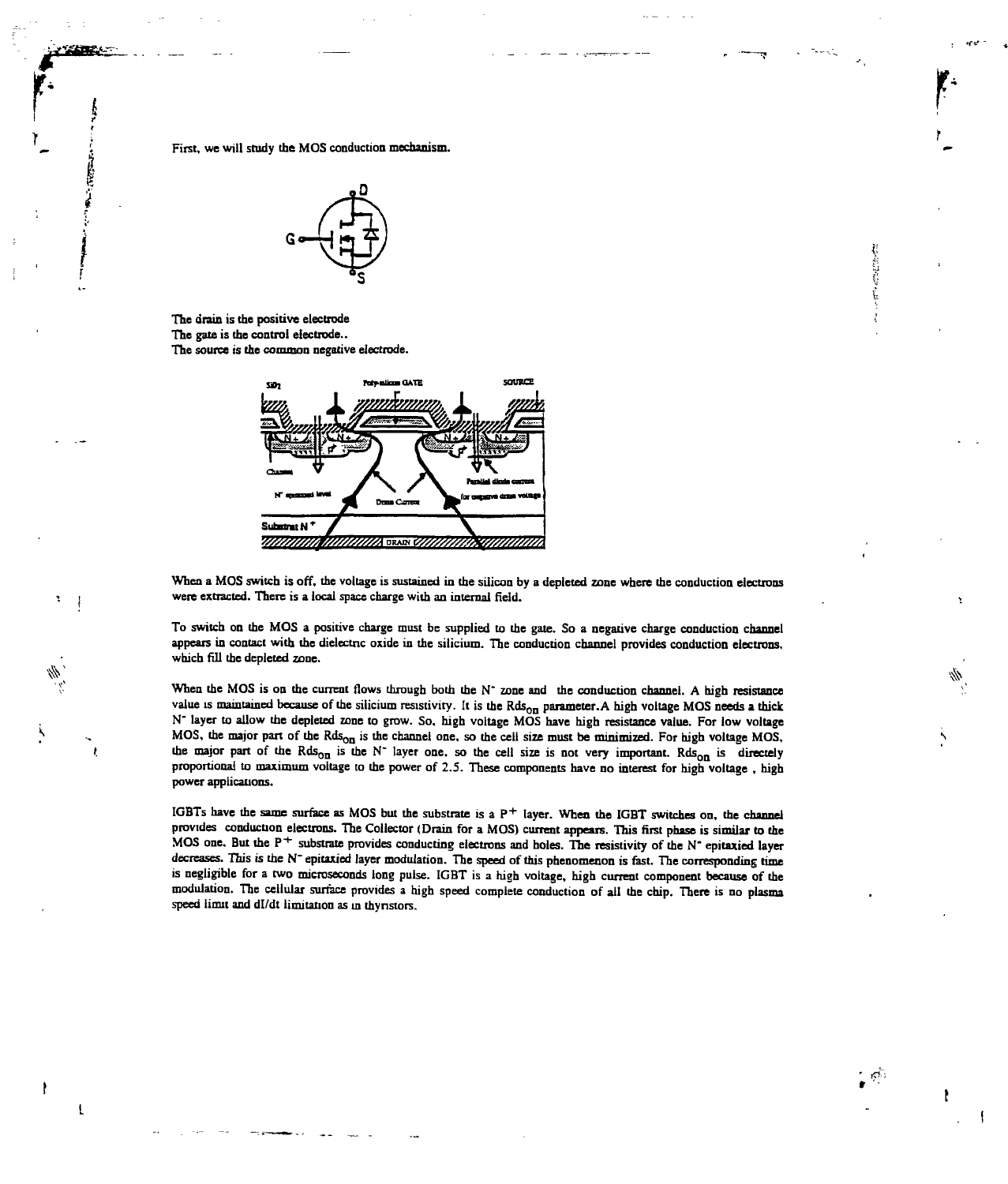### **5. POWER SUPPLY DESIGN**

*r r*

ħ

 $\leq$ 



### **5.1. Electromechanical parts**

**SERV** 

 $\tilde{\mathbf{z}}$ 

lln

ł

ŧ

**The power supply input consists of a main contactor to connect the power supply. Auxiliary low voltages are generated. The fan is supplied. The main chemical capacitors current charge is limited by three resistors. These components are by-passed by an auxiliary time contactor for normal operation.**

### **5.2. Electromagnetic Compatibility Filter**

**An electro-magnetic filter limits the mams reinjection of high frequency currents.**

## **5.3. Three Phase Rectifier**

**The three phase rectifier consists in three diode pair modules with their snubbers.**

#### **5.4. Power Low Frequency Filter**

**Low frequency harmonics are filtered by chemical capacitors. A high value inductor makes the pulses of the mains absorbed current longer. This magnetic power factor corrector limits the input root-mean-square (r.m.s.) current.**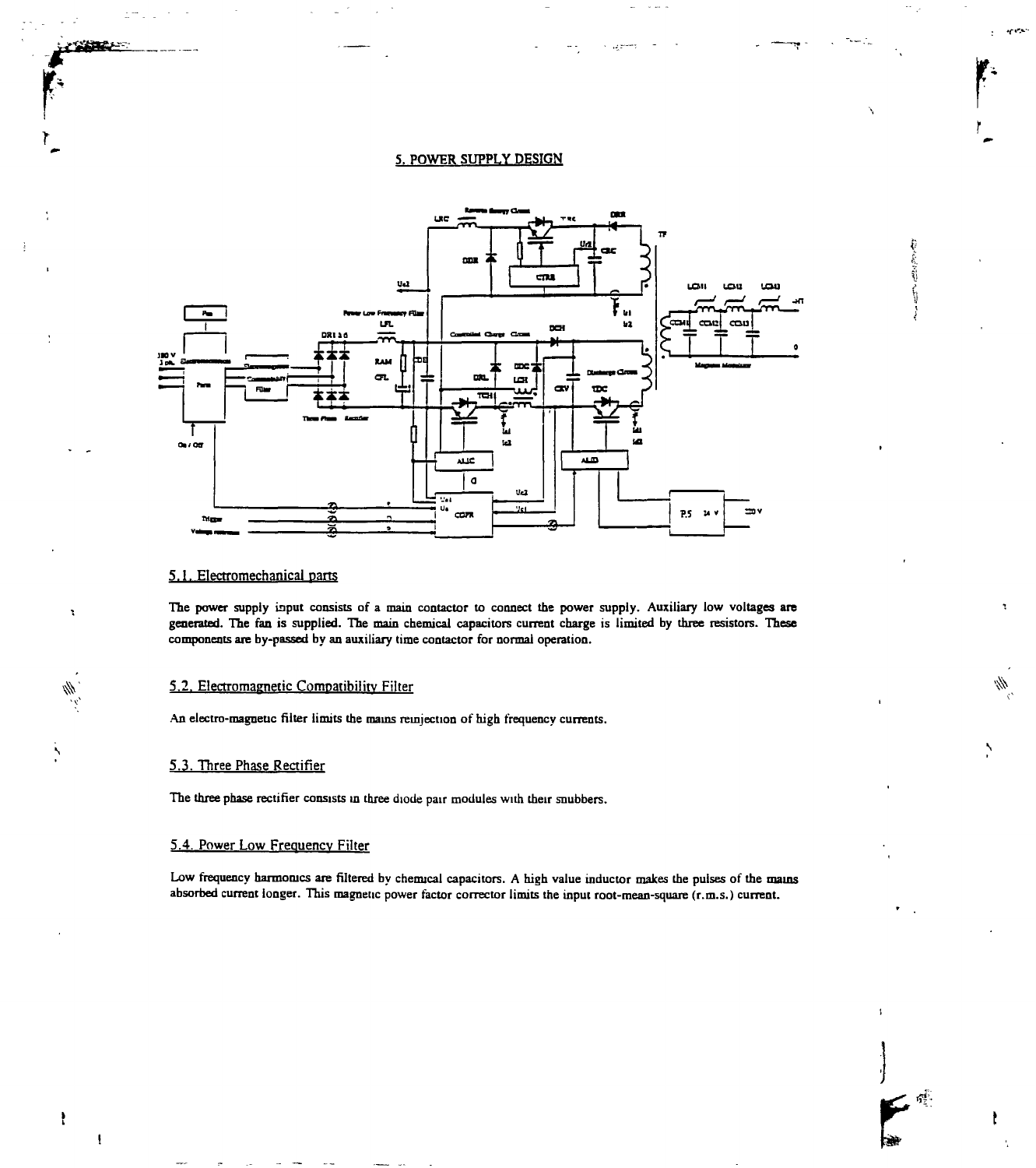## **5 5 Main Hieh Freauencv Hecnunling Capacitor**

**f**

À

111

١

ł

**TESTER** 



**Electro-chemical capacitors are high value capacitors. This technology is well adapted for a low frequency power filter, but the specified maximum r.m.s. currents are very low because the Equivalent Series Resistor (ESR) value is high and so provides an internal thermal rise and the capacitor MTBF (Mean Time Between Failures) decreases rapidely with temperature. Main high frequency current is supplied by a polypropylene low value capacitor. This plastic technology is a high r.m.s. one. An additional resistor in series with the electro-chemical capacitor forces the r.m.s. current into the polypropylene capacitor.**

## **5.6. Controlled Charge Circuit**



**The capacitor charge voltage is regulated to provide the jitter requirements. The charging circuit^ consists of a resonant circuit. When the Isolated Gate Bipolar Transistor (IGBT) switches on, the capacitor voltage rises. When the reference voltage is reached, the IGBT switches off. The conduction of the leakage inductance current is provided by the free-wheel diode. To prevent the inductor storage energy from over-charging the capacitor, a coupling winding free-wheels this magnetic energy. The secondary diode switches on and the magnetic storage energy goes back to the main capacitor. The diode CRV prevents the storage capacitor from discharging when the IGBT is off.**



**r**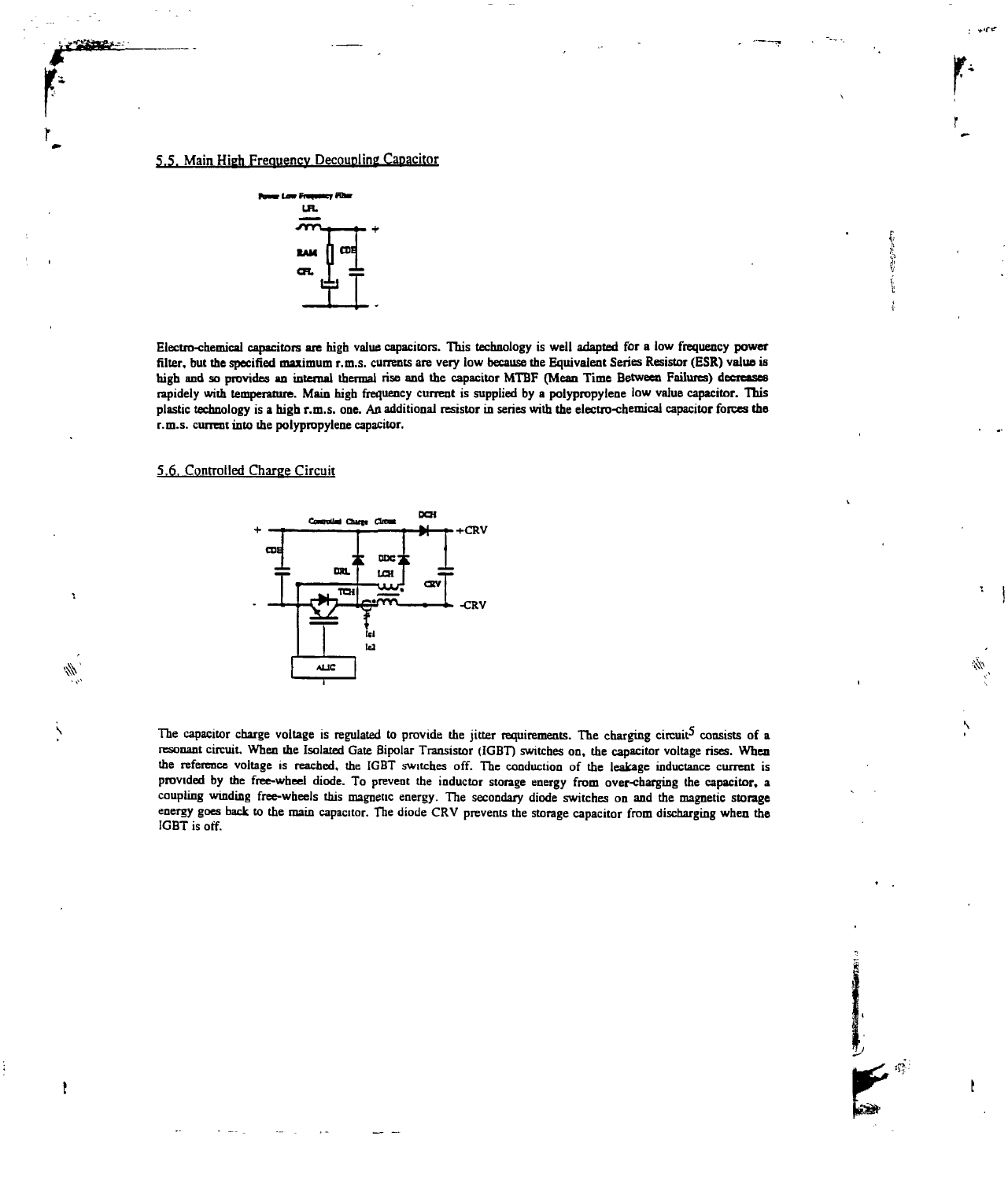# **5.7. Discharge Circuit**

**SAME AND** 

١

 $\frac{1}{k}$ 

ŧ



**The discharge circuit consists of the storage capacitor, the discharge IGBTs, the transformer, and the secondary capacitor. When the IGBTs switch on, the capacitor storage energy is transmitted to the secondary capacitor. The resonant inductance is the transformer leakage inductance. If n is the step-up transformer ratio, and CVR the** primary capacitor, the secondary capacitor is  $CRV/n^2$  for providing the impedance adaptation. The IGBT switch is **open when the resonant current reaches zero. The control circuit provides this function.**

een-an-City

F

ŧ

### **5.8. IGBT Switch**

**The main switch consists of 18 high voltage IGBTs in parallel. The specified maximum voltage is 1200 Volts. The continuous current is 400 Amps. The specified peak current for a one millisecond long pulse is 800 Amps. These components have been characterized in over-current use. For long life operation, a peak current of 1000 amps has been chosen. The current pulse length is 2 microsecond. The peak discharge current is 17,000 Amps. The storage capacitor voltage is 820 Volts. A stnpiine design permits the current to be well shared out in the eighteen IGBTs.**

### **5.9, Magnetic Modulator**

**The first stage of the magnetic modulator' is an amorphous magnetic material design because of the length of the discharge pulse. The second and the third stages consist of ferrite designs. The three stages have no reset auxiliary windings. The reset of the magnetic modulator is provided by a patented reflected energy circuit.**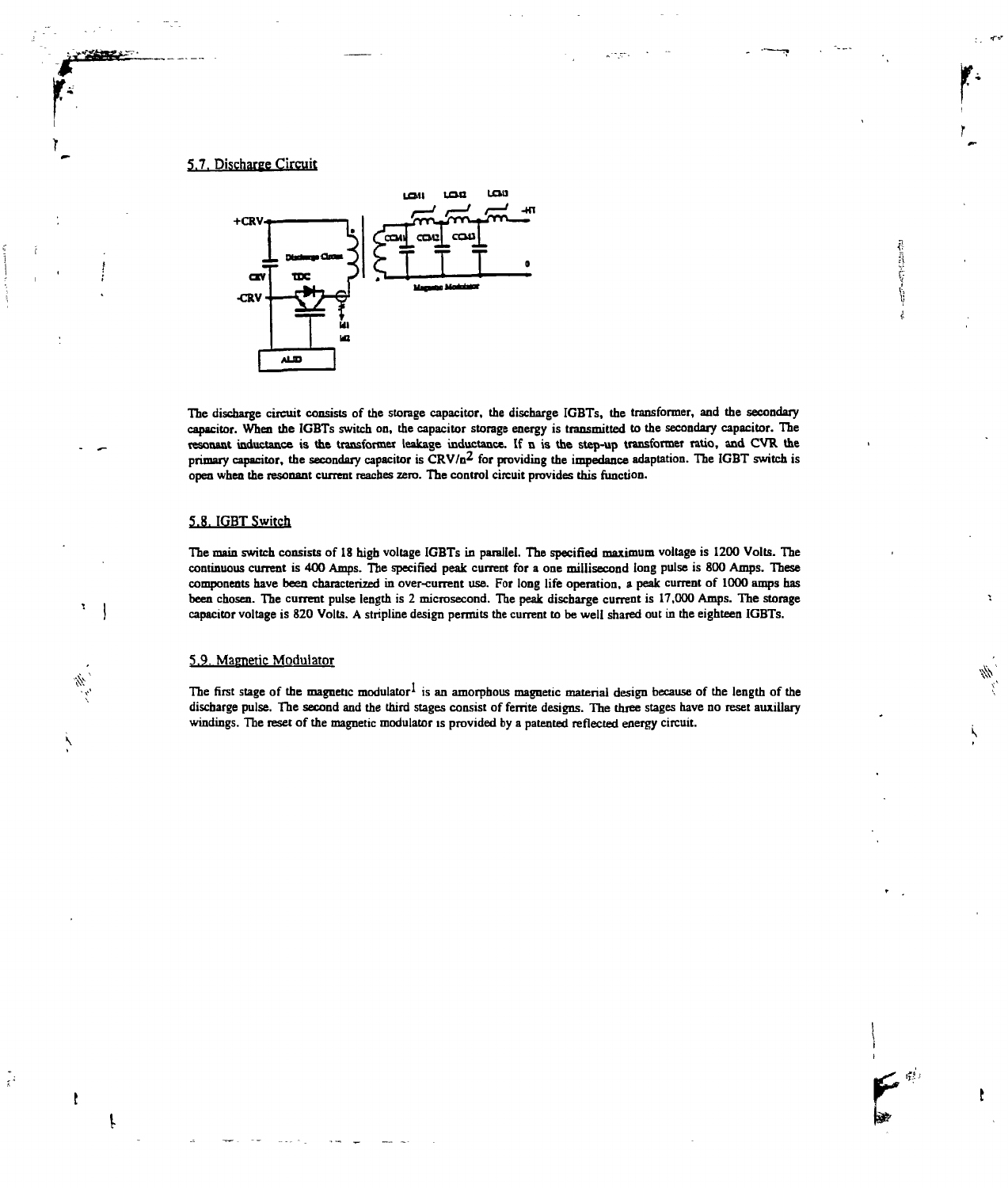# 5.10. Reflected Energy Circuit<sup>4</sup>

**r**

ŧ



**The Copper Vapor Laser (CVL) electrical equivalent circuit is a resistance in series with an inductance. So a part of the inductance magnetic energy goes back to the magnetic modulator. The current keeps the same direction, the voltage is reversed. The IGBTs are open so the reflected energy is forced into the third winding. The diode DRR conducts. A resonance appears between the capacitors CCM and CRC. The values of these components are adapted. The transit time is smaller than the first stage saturation to saturation magnetisation time. The resonance inductance is the transformer leakage inductance. When the CRC capacitor voltage rises, the IGBT TRC switches on. The CRC reflected energy is transfered to the main capacitor through LRC inductor. When CRC voltage decreases to a reference voltage, the IGBT TRC switches off, and CRC voltage is this reference voltage. The diode DAR prevents the recharge of CRC capacitor. The LRC current free-wheels by DDR. For the following pulse, CRC voltage is the reference voltage. So the resonance between CCMl and CRC is oot a total transfert. A controlled energy is stored in CRC, so the same energy is not transfered. This energy creates an inverse saturation and resets the magnetic modulator.**

**r-**

**Contact of the Second Second** 

 $\frac{1}{2}$ 

 $\mathcal{L}^{\alpha}$ 

 $\mathfrak{t}$ 

## 6. RESULTS

**Peak voltage : 27 KV Peak current : 3000 V Stored energy : 8 Joules. Injected energy : 3.75 Joules Reflected energy : 1.1 Joules Efficiency : 55** *%* **Injected power : 18.7 KW for a 5 KHz repetition rate Voltage rise time : 60 ns Current rise time : 58 ns Short circuit current : 5000 A Power supply output inductance : 33OnH R.M.S. jitter,** *a :* **0.47 ns Jitter for 3a : 1.4 ns Peak to peak jitter : 3.1 ns Input power factor : 0.9**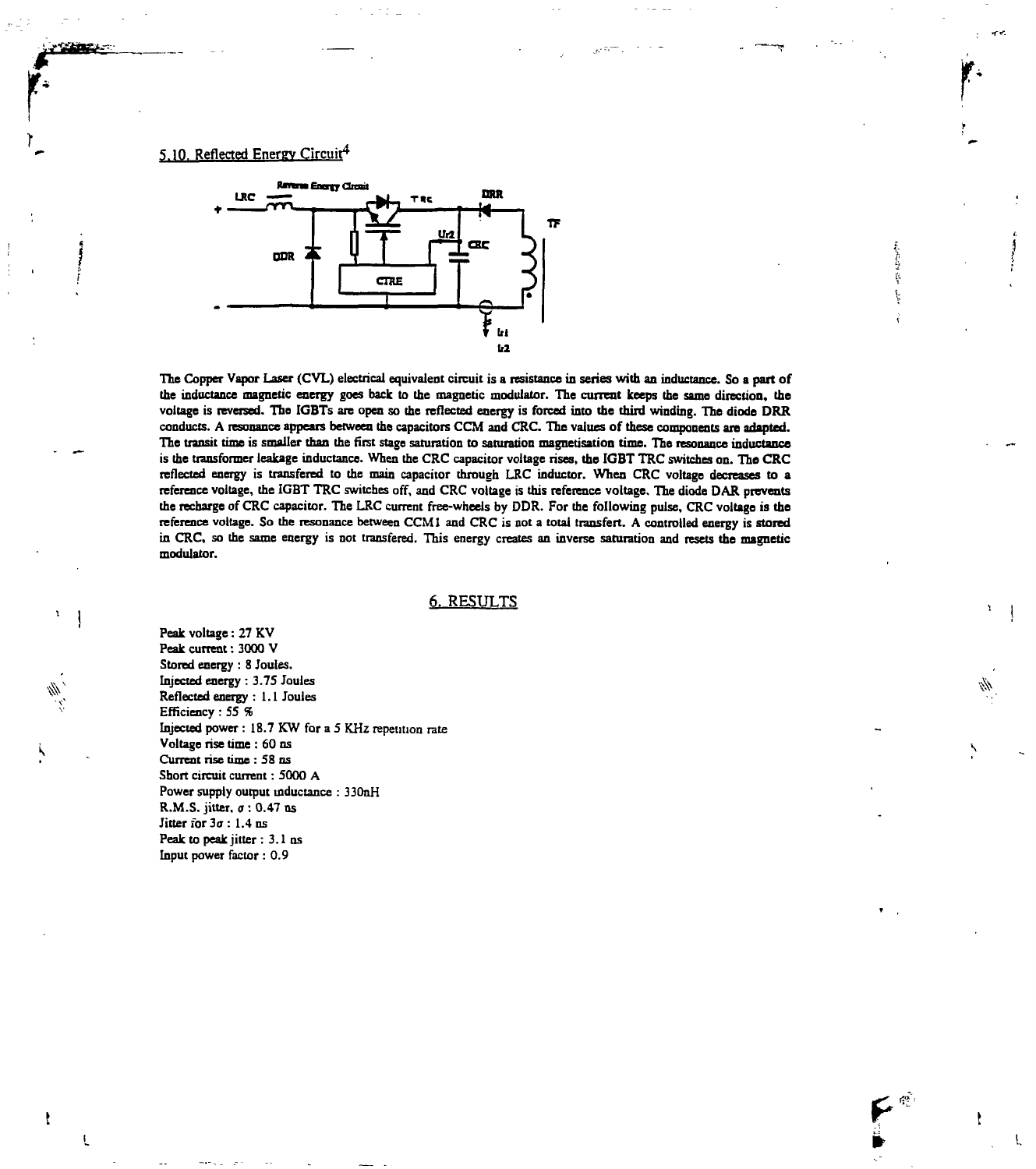**.-a:». ' •••••!• • •• IÎ ir.oo**

**CARL STATE** 

¥  $\overline{1}$ 

H)

Ł

 $\bar{\mathbf{L}}$ 





in.<br>Santana



A.

**r-**

**Definition of Allema** 

ę.

 $\mathbf{z}$ 

 $\pmb{\mathfrak{k}}$ 

 $\mathsf{L}$ 

 $\mathbb{R}^{d}$  with  $\mathbb{R}^{d}$ 

**Charge circuit Discharge circuit**

 $\bar{\bar{z}}$ 

**DS\* 501« JlLTiIiNC £ICN«L \*** *••r.1,* **:- .'!•== -..-s, i6::3.**

**OSA 601A OtCITIZlNC '.ICIIAl. ANALTZE!) datai 5-JLH-92 u » .1:31.'5**



**Magnetic modulator capacitors voltages**

y.



**Output**